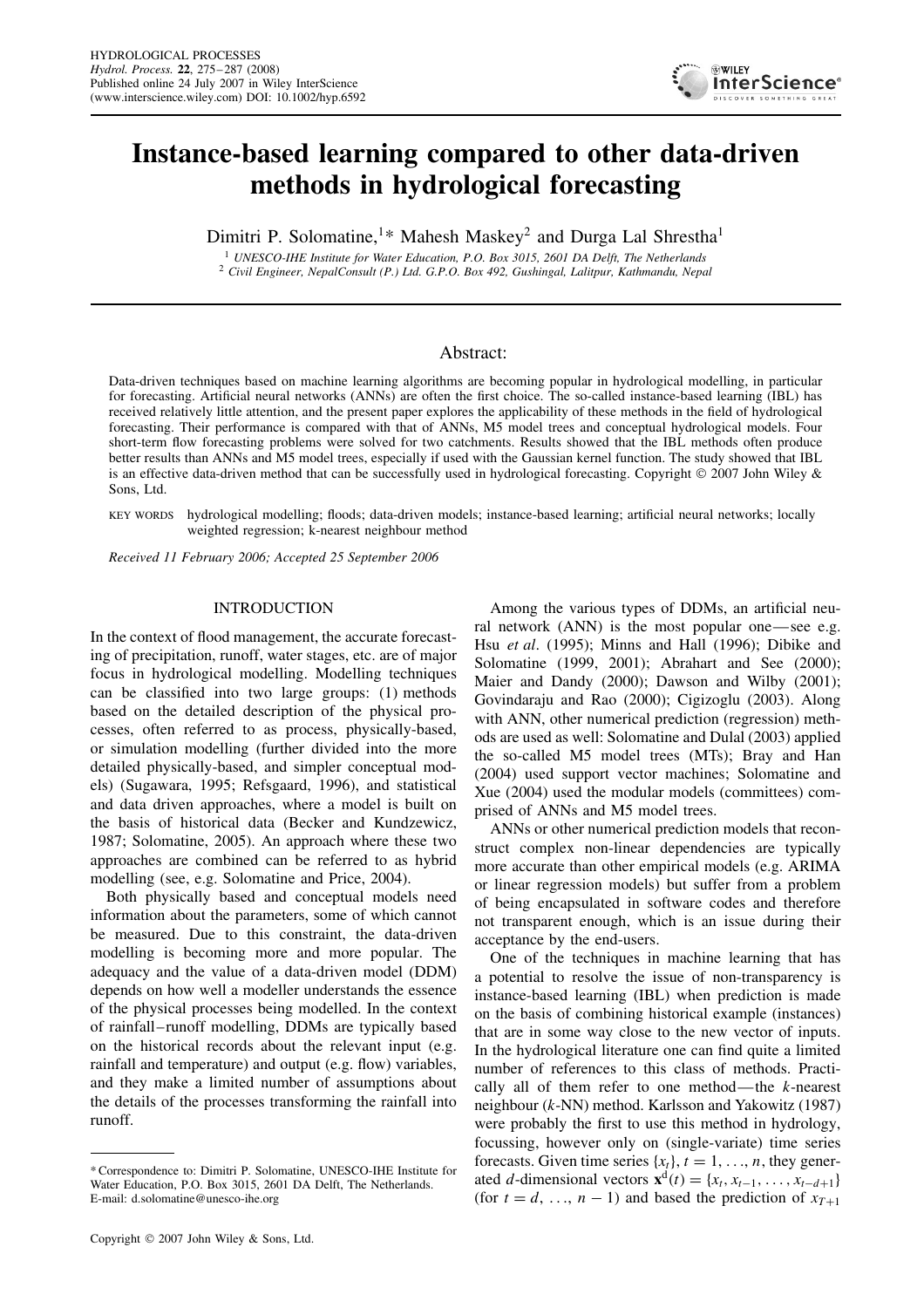on averaging the values  $x_{t+1}$  that corresponded to the  $k$  vectors in this  $d$ -dimensional space that are close to  $\mathbf{x}^d$ (*T*) (Interestingly, their approach has an intuitive relation to the single-variate predictors based on non-linear dynamics and chaos theory, which however provides a much more solid foundation for this type of prediction). Galeati (1990) demonstrated the applicability of the  $k$ -NN method (with the vectors composed of the lagged rainfall and flow values) for daily discharge forecasting and it compared favourably to the ARX statistical model. Shamseldin and O'Connor (1996) used the k-NN method in adjusting the parameters of the linear perturbation model for river flow forecasting. Toth *et al*. (2000) compared the k-NN approach to other time series prediction methods in a problem of short-term rainfall forecasting.

In the present paper IBL is considered in a wider context of machine learning, several methods are explored, their applicability in short-term hydrological forecasting is tested and their performance is compared to other methods on the two case studies. Since M5 model trees are used in comparison and since they are not yet widely known in the hydrological community, this machine learning method will be introduced as well.

#### DATA-DRIVEN (MACHINE LEARNING) MODELS

In this paper using a DDM the following model will be understood:

$$
y = f(X) \tag{1}
$$

where  $f$  = machine learning (e.g. ANN) or statistical (e.g. linear regression) model which internal parameters are found by calibration (i.e. training, or optimization);  $y = scalar$  (typically, real-valued) output;  $X \in \mathbb{R}^n$  (ndimensional real-valued input vector). Calibration (training) is done on a set  $T$  of instances (examples) for which both input and output values are known. When the model is trained, it can be used to predict the output value y (also called target value) for a new (unseen) input vector  $X_a$ . The model is tested (verified) by feeding the set V of the input vectors (verification data set) that do not belong to  $T$  and for which the output measured values are known as well. The predicted output values are compared to the measured ones, some error functions, e.g. root mean square error (RMSE) and/or volumetric fit, are calculated, and these values serve as the indicators of the model performance. Some considerations on how to build sets  $T$  and  $V$  are given in the section covering case studies.

For an example of a DDM that can be used for hydrological forecasting, it is possible to turn to the paper by Solomatine and Dulal (2003) where several machine learning models were built to predict the river flows  $Q_{t+H}$ several hours ahead (prediction horizon  $H = 1, 3$  or 6):

$$
Q_{t+H} = f(RE_{t-\tau r}, Q_{t-\tau q})
$$
 (2)

where  $RE_{t-tr}$  previous values of rainfall,  $Q_{t-\tau q}$  = previous (lagged) values of flow;  $\tau r \in [0, 5]$  hours,  $\tau q \in$  [0, 2] hours; (see also Equations (9) and (10)). The values of lags  $\tau r$  for rainfall and  $\tau q$  for flow are based on the hydrological analysis of the catchment, and on the analysis of correlation and average mutual information between inputs and outputs (for  $\tau r$ ) or autocorrelation of flow (for  $\tau q$ ). In the notation of the model in Equation (1) dimension *n* of the input vector *X* is equal to the total number of the lagged vector of rainfall and lagged vector of flow values used as inputs. For example, for the prediction horizon  $H = 3$  (see Equation (10)) vector  $X = \{RE_t, RE_{t-1}, RE_{t-2}, RE_{t-3}, Q_{t-1}, Q_t\}$ , so  $n =$ 6. The training set  $T$  is composed of all the past records of the properly lagged values of rainfall and flow arranged as six-dimensional vectors, each accompanied by the value of the measured value of flow  $H$  time steps ahead.

#### M5 MODEL TREES

Previous research (Solomatine and Dulal, 2003; Solomatine and Xue, 2004) found that the so-called model tree built by the M5 algorithm of Quinlan (1992) can be an effective tool for hydrological modelling. The essence of this method is in splitting the training data into subsets (and accordingly splitting the input space into regions), and building separate regression models for each of them. During the model operation, the input vector is attributed to one of the regions, the corresponding specialized model is run. The training set is split progressively, and the result is a hierarchy, a binary tree, with the splitting rules in non-terminal nodes and the models in leaves. Each such model is a linear regression model, however the overall modular model is piece-wise linear and hence non-linear. One can find a clear analogy between MTs and a combination of linear models used in dynamic hydrology already in the 1970s—a notable paper on multilinear models is by (Becker and Kundzewicz (1987). The M5 model tree approach, which is based on the principle of information theory, makes it possible, however, to partition the multi-dimensional parameter space and to generate the optimal models automatically according to an overall quality criterion; it also allows for varying the number of models. The optimised versions of the M5 algorithm were recently proposed by Solomatine and Siek (2006).

#### INSTANCE-BASED LEARNING (IBL)

Many machine learning methods following the so-called "eager learning" approach, construct a general explicit description of the target function when training examples are provided. In contrast, IBL referred to as "lazy learning" simply stores the presented training data and when a new input vector is presented, a set of similar related instances is retrieved from memory and their corresponding outputs are used to predict the output for the new query vector (instance). IBL algorithms are derived from the nearest neighbour pattern classifier (Cover and Hart, 1967; Aha *et al*., 1991; Mitchell, 1997).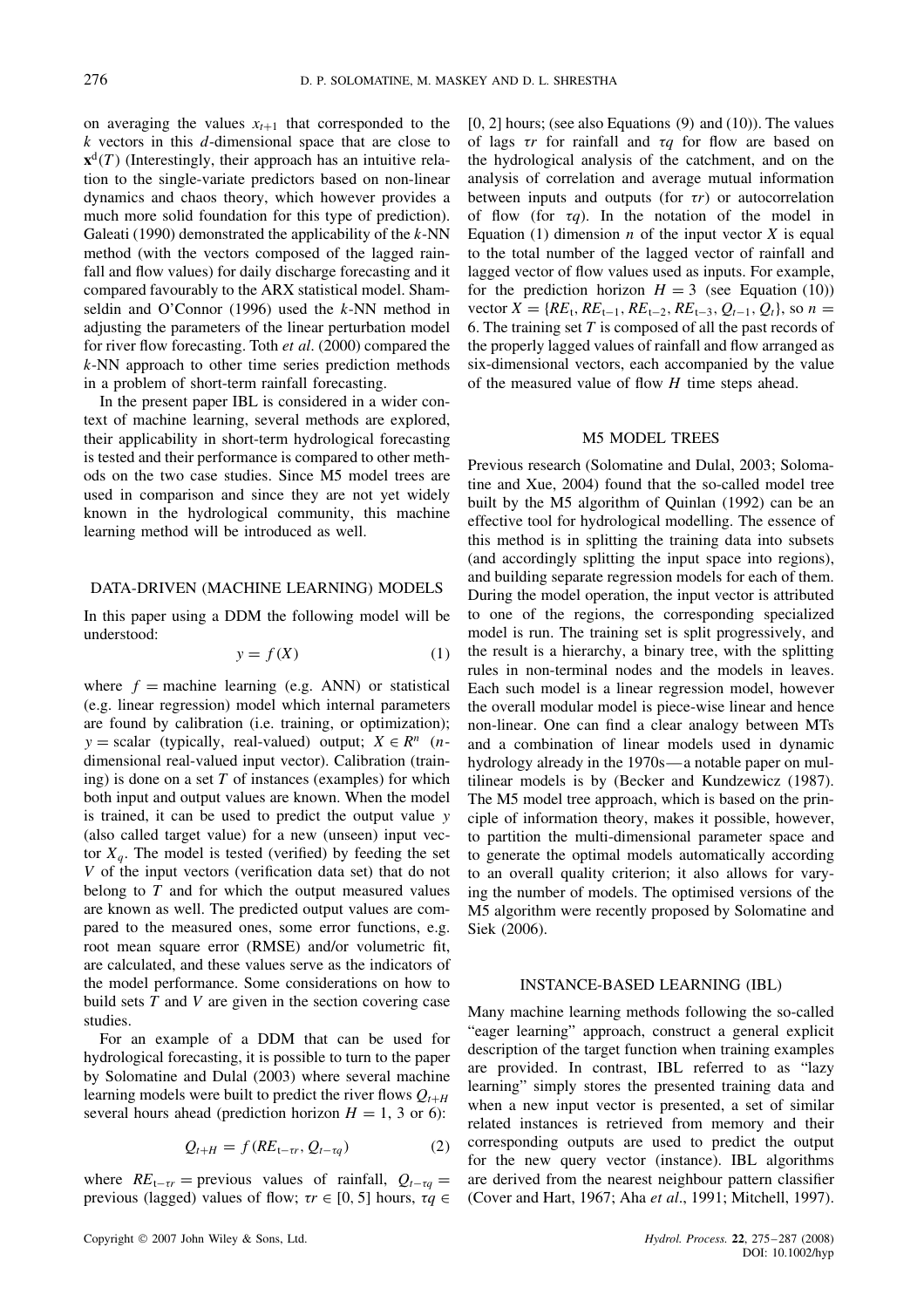IBL methods, in fact, construct a local approximation to the modelled function as shown in Equation (1) that applies in the neighbourhood of the new query instance encountered, and never construct an approximation designed to perform well over the entire instance space. Thus it describes the very complex target function as a collection of less complex local approximations. It often gives competitive performance when compared with more modern methods such as decision trees and ANNs (Mitchell, 1997). Note that function  $f$  in Equation (1) is, in fact, never explicitly built.

IBL algorithms have several advantages: they are quite simple but robust learning algorithms, can tolerate noise and irrelevant attributes, and can represent both probabilistic and overlapping concepts and naturally exploit inter-attribute relationships (Aha *et al*., 1991). However, for classification of each new instance when the training set is large, IBL can be quite time-consuming requiring order of  $|T| \times n$  attribute examinations, where  $T$  is the training set and  $n$  is the number of attributes used to describe the instances (i.e. dimension of input in Equation (1)).

#### *k -Nearest neighbours (k -NN)*

The nearest neighbour classifier (Mitchell, 1997) is one of the simplest and oldest methods for classification. It classifies an unknown input vector  $X_q$  (denoted further also as  $q$ ) by choosing the class of the nearest example X in the training set as measured by a distance metric, typically Euclidean.

Generalization of this method is the k-NN method. For a discrete valued target function, the estimate will just be the most common value among  $k$  training examples nearest to q. For real valued target functions, the estimate is the mean value of the k-nearest neighbouring examples. The k-NN algorithm can be improved by weighting each of the k-neighbours  $X_i$  according to their distance to the query point  $q$  so that the output value for  $q$  is calculated as follows:

$$
f(q) = \sum_{i=1}^{k} w_i f(X_i) / \sum_{i=1}^{k} w_i
$$
 (3)

where weight  $w_i$  is a function of the distance  $d(X_q, X_i)$ between  $X_q$  and  $X_i$ . Typically, the following weight functions are used:

(a)linear : 
$$
w_i = 1 - d(X_q, X_i)
$$
 (4)  
\n(b)inverse :  $w_i = (d(X_q, X_i))^{-1}$   
\n(c)inverse square :  $w_i = (d(X_q, X_i))^{-2}$ 

In Weka software (Witten and Frank, 2000) used in this research the functions (a) and (b) are implemented.

#### *Locally weighted regression (LWR)*

Locally weighted regression (LWR) is inspired by the instance-based methods for classification (Atkeson *et al*., 1996). In it, the regression model is built only when the

output value for a new vector  $q$  should be predicted, so that all learning is performed at prediction time. It uses linear or non-linear regression to fit models locally to particular areas of instance space in a way quite different from M5 model trees. The training instances are assigned weights  $w_i$  according to their distance to the query instance  $q$  and regression equations are generated on the weighted data.

A number of distance-based weighting schemes can be used in LWR (Scott, 1992). A common choice is to compute the weight  $w_i$  of each instance  $X_i$  according to the inverse of their Euclidean distance  $d(X_i, X_q)$  from the query instance  $q$  as given in Equation (4):

$$
w_i = K(d(X_q, X_i)) = (d(X_q, X_i))^{-1}
$$
 (5)

where  $K(.)$  is typically referred to as the kernel function. Atkeson *et al*. (1996) combined Euclidean distance

with the Gaussian kernel function:

$$
w_i = K(d(X_q, X_i)) = \exp(-d(X_q, X_i)^2)
$$
 (6)

Alternatively, instead of weighting the data directly, the model errors for each instance used in the regression equation are weighted to form the total error criterion  $C(q)$  to be minimized:

$$
C(q) = \sum_{i=1}^{|T|} L(f(X_i, \beta), y_i) K(d(X_i, X_q)) \tag{7}
$$

where  $f(X_i, \beta)$  = regression model giving an output value estimate  $y_i$ ;  $L(y_i^*, y_i)$  = error function (typically the sum of squared differences  $(y_i^* - y_i)^2$  between the target  $y_i^*$  and estimated  $y_i$  output values);  $\beta$  is a vector of parameters to be identified;  $i = 1 ... |T|$ ; T = training set.

Gasser and Muller (1979), Cleveland and Loader (1994) and Fedorov *et al*. (1993) addressed the issue of choosing weighting (kernel) functions: it should be maximum at zero distance, and the function should decay smoothly as the distance increases. Discontinuities in the weighting functions lead to discontinuities in the predictions, since training points cross the discontinuity as the query changes.

Yet another possibility to improve the accuracy of LWR is to use the so-called smoothing, or bandwidth parameter that scales the distance function by dividing it by this parameter (Scott, 1992; Cleveland and Loader, 1994). One way to choose it is to set it to the distance to the kth nearest training instance, so that its value becomes smaller as the volume of training data increases. Generally, an appropriate smoothing parameter is found using cross-validation. One can see certain analogy between LWR and the radial-basis function ANNs.

## COMBINING MODELS: COMMITTEES AND COMPOSITE MODELS

Combination of classification or regression models often brings improvements in accuracy (e.g. Wolpert, 1992;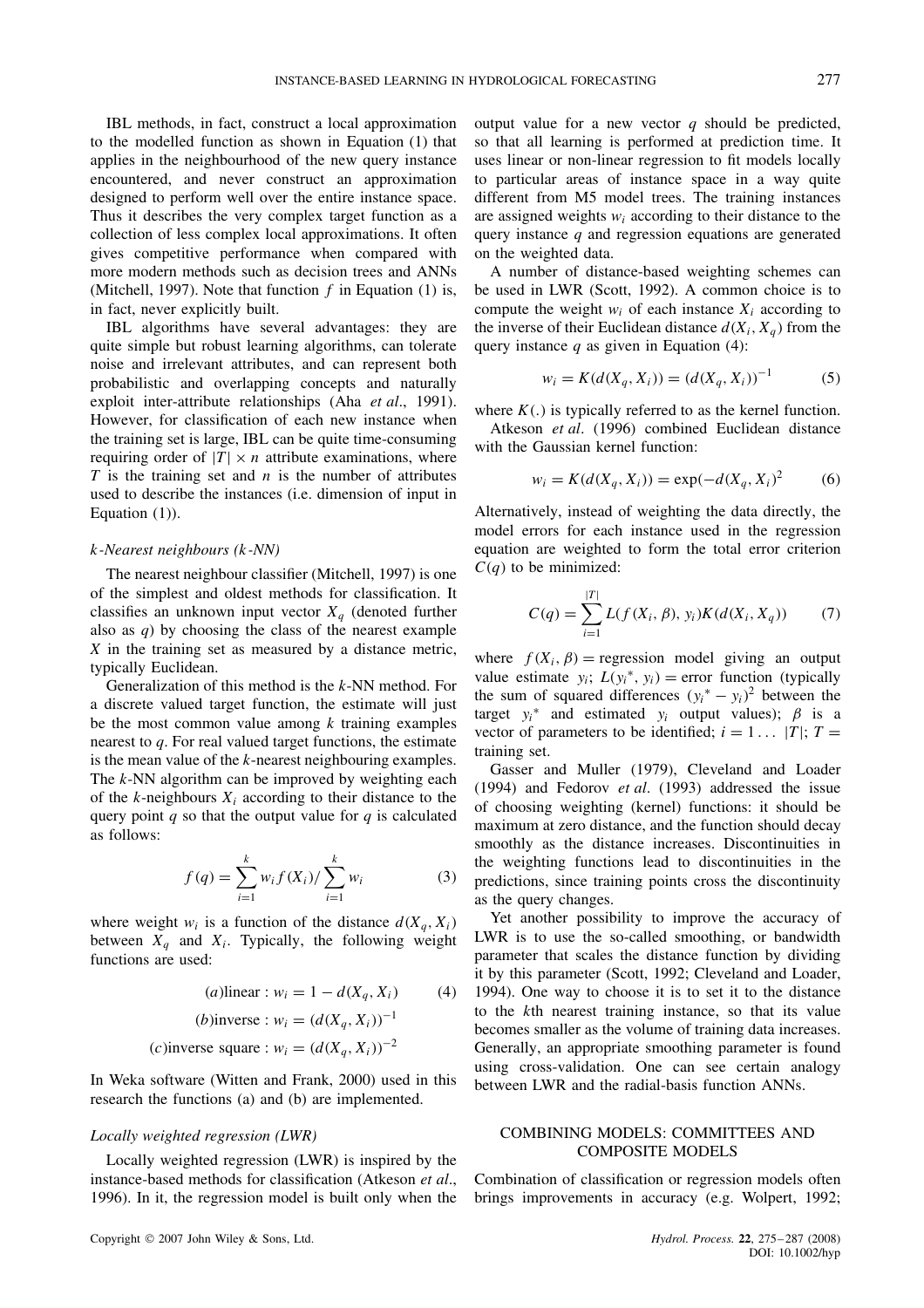Weiss and Indurkhya, 1995; Kuncheva, 2004). Solomatine and Price (2004) and Solomatine and Siek (2006) distinguish between (1) modular models when separate models are trained on different subsets of input data, (2) committees (ensembles) of models when they are trained on the same data set and the results are combined by some "voting" scheme, and (3) complementary (composite) models when one is used to correct errors of another. Solomatine and Xue (2004) used the first approach (mixtures of models) in the flow predictions in the Huai river basin (China). In this study the third approach is used where a M5 model tree is complemented by an instance-based model.

One of the methods combining various models is that of Quinlan (1993)—it combines IBL with M5 model trees with and is further referred as "composite model". This method is implemented in the Cubist software (http://www.rulequest.com) and its essence is as follows. For an unseen example  $q$ , the target value is to be predicted. A subset of input vectors (prototypes)  $\{X_1, X_2, \ldots, X_k\}$  would first be identified as nearest to q. In a standard IBL method the known values  $\{f(X_1), f(X_2), \ldots, f(X_k)\}\$  would be combined to give the predicted value of the unseen example  $q$ . In the composite model, however, these values are adjusted in the following way. Among such prototypes, one can be selected, say  $X_i$ . Now some model (Quinlan (1993) suggests M5 model tree) is used to predict target values so that its predictions for q and  $X_i$  are  $f^*(q)$  and  $f^*(X_i)$  respectively. Instead of  $f(X_i)$ , the adjusted value  $f(X_i) - (f^*(X_i) - f^*(q))$  is used in IBL predictor. Such an approach is quite general and may involve any IBL method and any predictive model.

## CASE STUDIES

In the present study two problems of hydrological forecasting for Bagmati and Sieve catchments were considered.

## *Bagmati catchment*

Bagmati catchment lies in the central part of Nepal. It is a medium sized foothill fed river basin (see Figure 1) with an area of about  $3700 \text{ km}^2$  (catchment area in the hydrometric station at Pandheradobhan is about 2900  $\text{km}^2$ ). It originates from the southern slope of Shivapuri lake (Mahabharat within Kathmandu valley) and stretches to the plains of Terai (ending at Nepal–India border). The catchment covers eight districts of Nepal and is a perennial water body of Kathmandu. The problem was posed as a short-term flow forecasting at Pandheradobhan hydrometric station.

Time-series data of rainfall of three stations (Kathmandu, Hariharpurgadhi and Daman) within the basin with the daily resolution for 8 years (1988–1995) was collected. Daily flows were recorded only from one station so this precluded modelling the routing. In order



Figure 1. Bagmati catchment. Triangles denote the rainfall stations; the flow is measured at the Pandheradobhan gauge station

to be able to use the results of lumped conceptual hydrological modelling performed for this catchment earlier (Shrestha, 2003) the mean rainfall was calculated using Thiessen polygons. (It is planned in the future to extend the modelling exercise and to include the available rainfall data from all stations.) On the basis of mean rainfall the daily evapotranspiration was computed using the modified Penman method recommended by FAO (Allen *et al*., 1998).

Analysis of the relationships between the input and output variables was done by visual inspection and the correlation and average mutual information analysis. By visual inspection of several precipitation events the maximum value of peak-to-peak time lags of rainfall and runoff was found to be close to 1 day. The crosscorrelation analysis of the rainfall and runoff gave the maximum correlation of 0.78 for 1 day lag, so this lag was accepted as the average lag time of rainfall (Figure 2a). This value of this lag is also consistent with the average mutual information analysis. Autocorrelation function of runoff drops rapidly within three time steps (days). Based on this analysis, the forecasting model had five input variables to predict the flow one time step ahead:

$$
Q_{t+1} = f(RE_{t-2}, RE_{t-1}, RE_t, Q_{t-1}, Q_t)
$$
 (8)

where Q represents discharge; *RE* effective rainfall (mean rainfall minus evapotranspiration).

An important problem is splitting of data into training and testing data sets. Ideally, these sets should include approximately equal number of precipitation events, have similar distribution of the low and high flows, or, in other words, the input and output variables should be statistically similar—have similar distributions, or at least mean, variance and range. This can be achieved, e.g. by randomization. This is a standard practice in machine learning to increase generalization ability by ensuring that the training and test sets are independent and identically distributed (i.i.d.).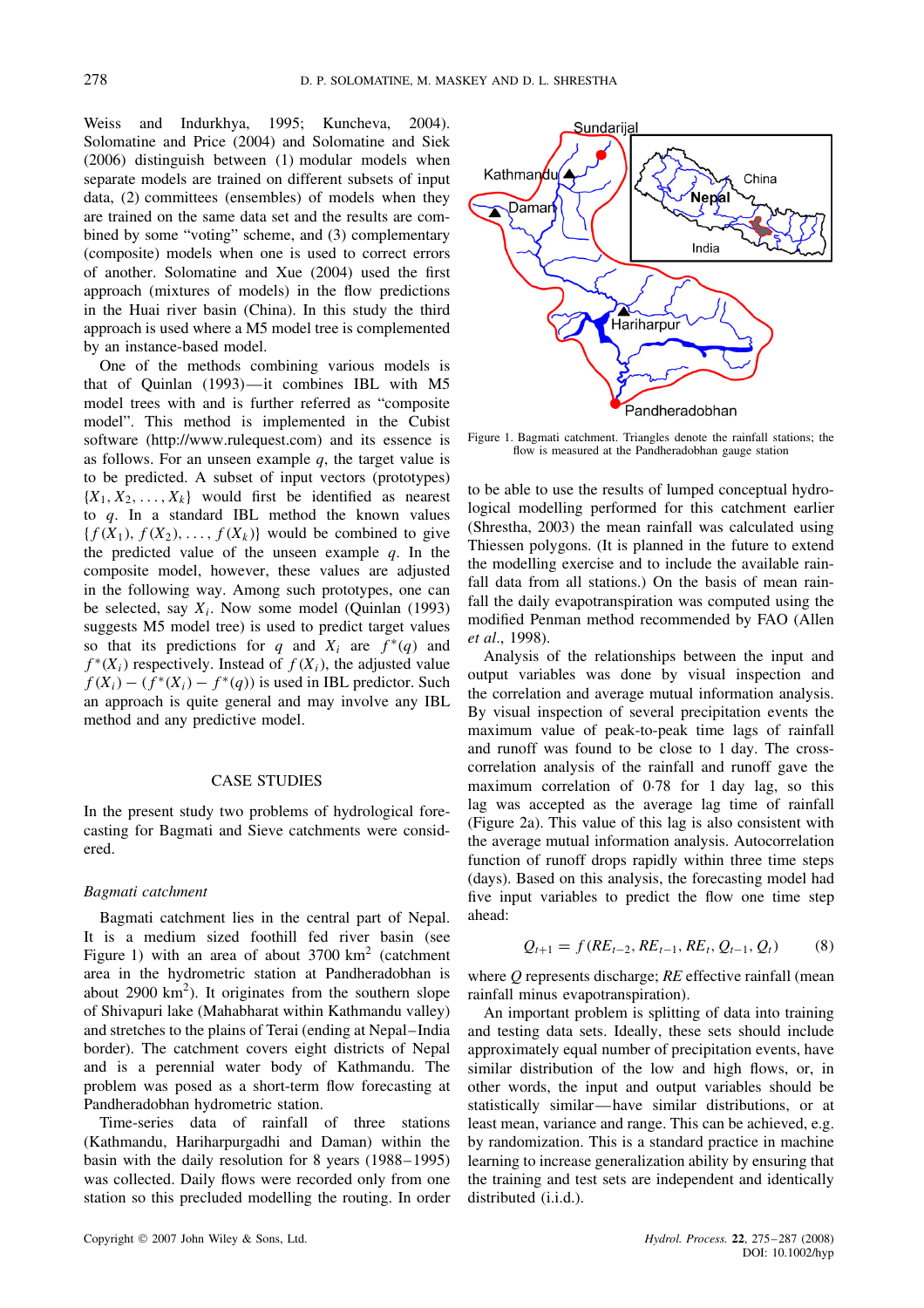

Figure 2. Cross correlation and average mutual information (AMI) of rainfall with discharge,  $Q_{t+1}$ , and autocorrelation of discharge,  $Q_{t+1}$ , for (a) Bagmati data and (b) Sieve data

However, if the results need to be compared with the physically based model or to produce a hydrograph, a constraint typical to hydrological studies is that the test data should be a set of points contiguous (adjacent and sequential) in time. This makes the generation of the training and test sets with the similar statistical properties not an easy task and leaves not too many choices. For the present study the 8 years of data (2919, five-dimensional vector instances) were split as follows: the first 919 vectors (1 January 1988 to 7 July 1990) were used as the testing data set while the remaining data (8 July 1990 to 30 December 1995) were used for training. Table I presents the statistical properties of the data set. Since this split was not ideal, yet another split into training and test sets was also made using a procedure ensuring close statistical proximity between these sets, but not allowing

| Data set         | Statistical properties           | Data                   | Training               | Test                   |
|------------------|----------------------------------|------------------------|------------------------|------------------------|
| Bagmati original |                                  |                        |                        |                        |
|                  | Period day/month/year            | $03/01/1988-$          | 08/07/1990-            | $03/01/1988-$          |
|                  | $(no. of data)$ —daily           | 30/12/1995 (2919)      | 30/12/1995 (2000)      | 07/07/1990 (919)       |
|                  | Average                          | 149.96                 | 159.6                  | 129.4                  |
|                  | Minimum                          | 5.10                   | $5-1$                  | 8.20                   |
|                  | Maximum                          | 5030                   | 5030                   | 2110                   |
|                  | Standard deviation               | 271.12                 | 288.2                  | 228.9                  |
|                  | Bagmati randomized               |                        |                        |                        |
|                  | No. of data                      | 2919                   | 2000                   | 919                    |
|                  | Average                          | 149.96                 | 150.9                  | 148.2                  |
|                  | Minimum                          | 5.10                   | $5-1$                  | $5-1$                  |
|                  | Maximum                          | 5030                   | 5030                   | 2470                   |
|                  | Standard deviation               | 271.12                 | 285.1                  | 238.5                  |
|                  | Sieve $Q_{t+1}/S$ ieve $Q_{t+3}$ |                        |                        |                        |
|                  | Period hour/day/month/year       | $07:00/01/12/1959-$    | $09:00/03/12/1959-$    | $07:00/01/12/1959-$    |
|                  | $(no. of data)$ —hourly          | 00:00/28/02/1960(2154) | 00:00/28/02/1960(1854) | 18:00/13/12/1959 (300) |
|                  | Average                          | 54.9                   | $53-1$                 | 66.8/66.5              |
|                  | Minimum                          | $10-7$                 | $10-7$                 | 17.6/13.7              |
|                  | Maximum                          | 752.6                  | 752.6                  | 299.9                  |
|                  | Standard deviation               | 70.2                   | 73.0/72.9              | 48.7/48.8              |

Table I. Statistical properties of stream-flow of the data sets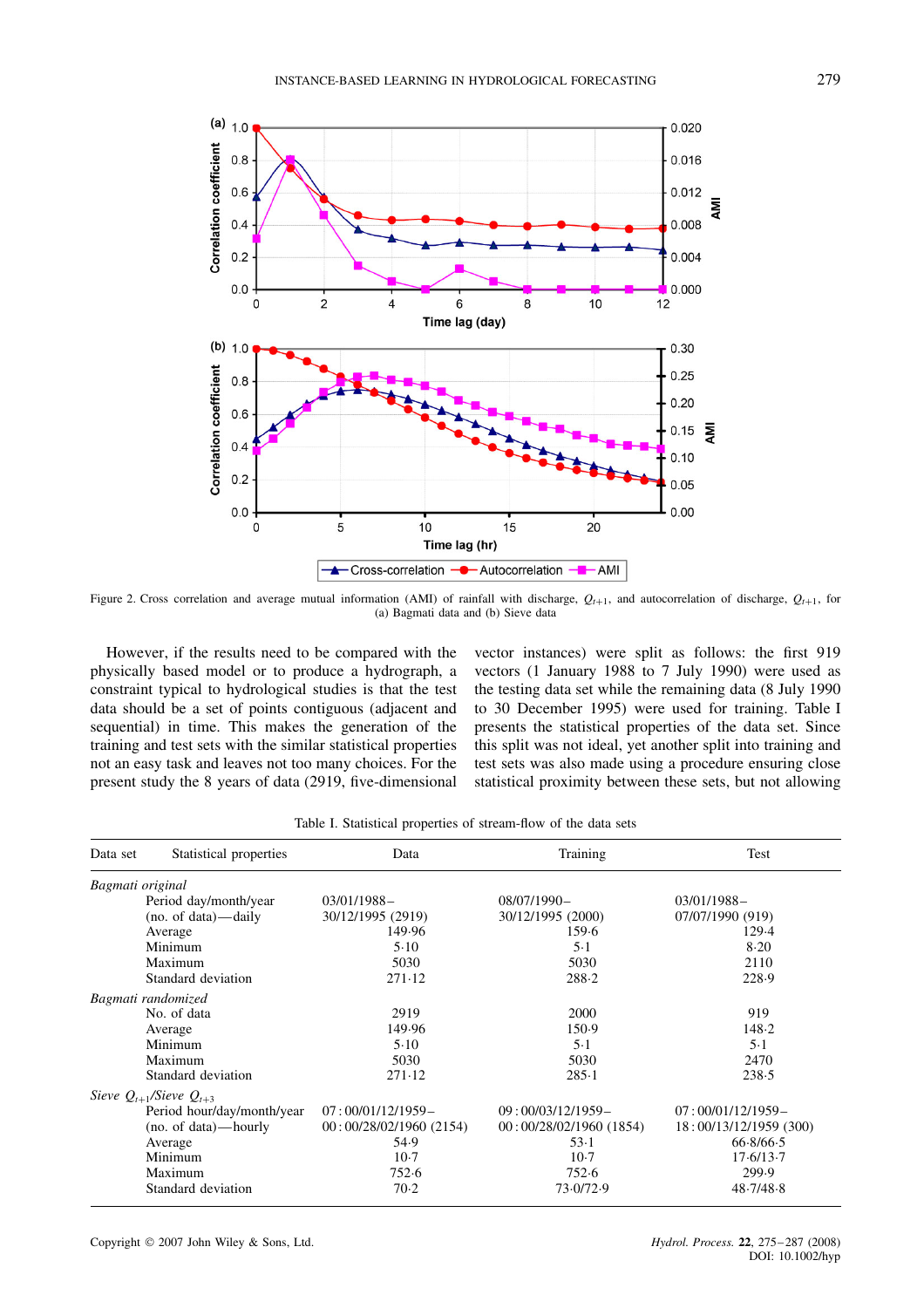for contiguity in time. (Note that non-contiguity in time means that the rows in the data matrix are not contiguous, but, of course, the input variables like  $RE_{t-2}$ ,  $RE_{t-1}$ ,  $RE_{t}$ , etc. are always contiguous in time.)

#### *Sieve catchment*

The second case study addressed the Sieve catchment. Sieve is the tributary of the Arno River (Figure 3) and is located in the Central Italian Apennines, Italy. The basin covers mostly hills, forests and mountainous areas except in the valley with an average elevation of 470 m above sea level. The cathement has an area of  $822 \text{ km}^2$ . A problem of short-term flow forecasting (1 and 3 h ahead) was posed.

For Sieve catchment, 3 months of hourly runoff discharge, precipitation and potential evapotranspiration data were available (December 1959 to February 1960), which represent various types of hydrological conditions. The discharge data were available at the closure section of Fornacina. The spatial average of hourly rainfall from 11 raingauge stations was calculated by Thiessen polygon method and hourly evapotranspiration data were calculated using radiation method (Solomatine and Dulal, 2003). The Arno basin that includes the Sieve catchment has been extensively studied in various modelling exercises (Todini, 1996; Marsigli *et al*., 2002). In a recent study Solomatine and Dulal (2003) compared the performance of a number of data-driven rainfall–runoff models using ANNs and M5 model trees.

Visual inspection of a number of rainfall events makes it possible to approximately identify the time lags between several peak rainfall and runoff, which is between 5 and 7 h. Additional analysis of lags was performed using the average mutual information and crosscorrelation analysis of rainfall and runoff (Solomatine and Dulal, 2003). The cross-correlation between the rainfall and runoff is increasing with the lag, reaches maximum  $(0.75)$  when the lag is 6 h and then starts decreasing (Figure 2b). Such analysis helps in choosing the lags for effective rainfall so that the corresponding time range would permit to take into account rainfalls taking place far from the point where runoff is measured. After some



Figure 3. Sieve catchment. Triangles show the rainfall stations; the flow is measured at the Fornacina gauge station

experiments it was decided to use six lagged values of  $RE_t$ .

Choosing the number of the lagged discharges was based on analysing its autocorrelation which is 0.989 for 1-h lag and drops as the lag increases. After several experiments two lagged values were left for the final models.

Two models were built: to predict flow at one time step ahead  $Q_{t+1}$  (with eight inputs), and at three-time steps ahead  $Q_{t+3}$  (with six inputs):

$$
Q_{t+1} = f(RE_t, RE_{t-1}, RE_{t-2}, RE_{t-3},
$$
  

$$
RE_{t-4}, RE_{t-5}, Q_{t-1}, Q_t)
$$
 (9)

$$
Q_{t+3} = f(RE_t, RE_{t-1}, RE_{t-2}, RE_{t-3}, Q_{t-1}, Q_t)
$$
 (10)

(These sets of inputs were selected after a number of experiments with various combinations of variables, including moving averages of effective rainfall.)

In making the decision on how to perform the split into the training and test set, the same considerations as given for the Bagmati case study were applied. As it has been mentioned earlier, the split that is conditioned by the necessity of having contiguous data in the test set and it is quite traditional for many hydrological studies. In spite of the fact that the data series covers only 3 months, several rainfall events could be identified, as well as the corresponding low- and high-flow conditions. The split was made in such a way that both low-flow and high-flow conditions were included into the both data sets. Records between 13 December 1959, 7 : 00 p.m. and 28 December 1959, 12 : 00 a.m. were used to form the training data set, and the first 300 records (1 December 1959, 07 : 00 a.m. to 13 December 1959, 6 : 00 p.m.) comprised the test data (for both forecasting horizons).

#### MODELS SET UP

#### *Lazy learning or IBL*

For IBL algorithms one of the main parameters is the number of nearest neighbours. In the present study, experiments were carried out with 1, 3, 5 and 9 numbers of the nearest neighbours (the latter number is the upper limit in Cubist software). For distance-weighted  $k$ -NN implemented in Weka software (further abbreviated as IBK), the first two weight functions shown in Equation (4) were used. For locally weighted regression, apart from these two functions, the Gaussian kernel function was used as well.

#### *Eager learning*

For comparison purpose different types of eager learning methods such as model trees of Weka and Cubist software and ANNs were used as well. Cubist implements a proprietary software realization of the M5 algorithm of Quinlan (1992): it builds rules based on M5 model trees and these model will be referred to as MT(C). Note that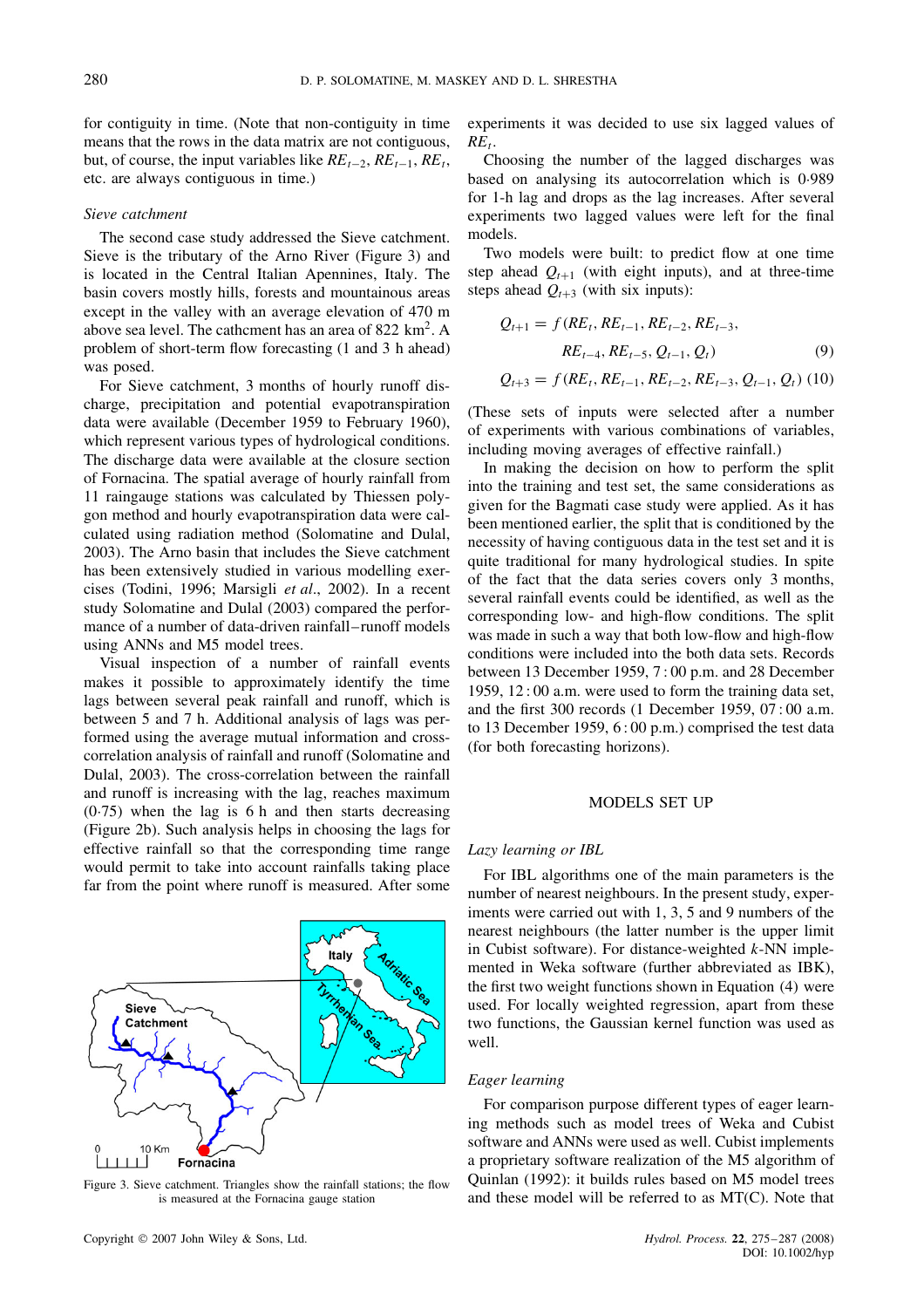MT and MT(C) present basically the same M5 model tree algorithm, but they are implemented slightly differently in the software packages. In model tree default pruning factor (it is the only one parameter that controls the complexity of the model and hence the performance) of two was considered.

In ANNs, multi-layered perceptron (MLP) network trained by the Levenberg–Marquardt (Haykin, 1999) optimization method algorithm was used for Bagmati data because of its fast convergence. The hyperbolic tangent function was used for the hidden layer with linear transfer function at the output layer. The number of epochs was set to 500. One hidden layer with four hidden nodes was used. The values for learning and momentum rates were set to  $0.1$  and  $0.7$ , respectively. For Sieve data, the results obtained by Solomatine and Dulal (2003) were presented. They used the backpropagation algorithm with momentum rule for 5000 epochs and training was stopped when the mean squared error (MSE) reached threshold of 0 $0.0001$ . Their ANN was composed of one hidden layer with six hidden nodes for 1 h ahead prediction, and five hidden nodes for 3 h head prediction.

## *Composite model*

A composite model (Quinlan, 1993) combining rules from an eager learning method (model tree) and lazy learning method (k-NN) was used as well. The number of neighbours was set the same as that of IBL methods (Table II).

# EXPERIMENTAL RESULTS AND DISCUSSION

## *Time needed for model development and execution*

Model development time for the DDMs was approximately the same and was only several hours for each of the models considered. However, the results of the data analysis and data preparation performed during the previous studies were used, which for one catchment may take several days. We used a PC with the Pentium III processor running at 600 MHz. Training of ANN takes typically from 5 to 30 min, of MT—only 4 s. Execution time on verification data set is negligible (less than  $0.5$  s for both models). IBL algorithms in execution needed from several seconds to several

Table II. Models set up

| Methods    | Parameters of methods                                                      |
|------------|----------------------------------------------------------------------------|
| <b>IBK</b> | $k = 1, 3, 5, 9$ ; linear and inverse weight<br>functions                  |
| LWR        | $k = 1, 3, 5, 9$ ; linear, inverse and Gaussian<br>kernel weight functions |
| <b>ANN</b> | FFBP, learning rate = $0.1$ , momentum = $0.7$                             |
| MT         | Pruning factor $= 2$                                                       |
| MT(C)      |                                                                            |
| Composite  | $k = 1, 3, 5, 9$                                                           |

minutes, depending on the size of the data set. The development and execution time of DDMs is approximately similar to that for the conceptual lumped hydrological model, and it is much smaller than the development time of the distributed hydrological models needing a lot of effort in data collection and setting it up.

### *Results*

*Bagmati catchment.* For this catchment the results reported by Shrestha (2003) on hydrological conceptual modelling with Sugawara's Tank model (Sugawara, 1995) and ADM model (Franchini, 1996) both run in simulation mode without updating were also included. The conceptual models were calibrated using GLOBE software for global optimization (http://www. datamachine.com). Two data sets were used to predict flow at 1 day ahead  $(Q_{t+1})$  with the same sets of input attributes. The first experiment involved the original data set. Further, all these models were built for the randomized training set to ensure the statistical proximity of the training and test sets, as adopted in most machine learning studies.

Table III compares the results of IBL methods with other data driven methods and conceptual models. LWR and IBK gave the best performance as compared to the other DDMs. Their performance is comparable for the original data set, but LWR is superior when training set was randomized. If compared to the conceptual models the performance of the DDMs is not satisfactory; note, however, that the conceptual models are run in simulation and not in predictive mode. The results were also compared with naive (no-change) prediction which represents a good bottom line benchmark against which one step ahead prediction can be measured. It is seen that RMSE of naive model is higher than those of IBL. Comparing the performance of IBL methods to different weight functions it was observed that LWR with Gaussian kernel function and IBK with inverse distance gave best performance. The performance of the IBL methods is also compared with different numbers of neighbours and found that nine numbers of neighbours gave the best performance. The results shown in Table III and Figure 4 are using nine numbers of neighbours for IBL methods (LWR with Gaussian kernel weight function and IBK with inverse distance) and five numbers of neighbours for composite model.

Figure 4 shows the comparison of various instancebased learners. The accuracy of the IBK, LWR and composite models are comparable, except for some points. In a number of occasions all models are late in reacting to the sudden increase of rainfall, but note that the highest peak is predicted very well. Figure 5 shows the scatter plot of the observed and predicted discharges by the three models for randomized data. The overall accuracy of all models, given the fact that the areal average (not distributed) rainfall was used as input, is quite satisfactory.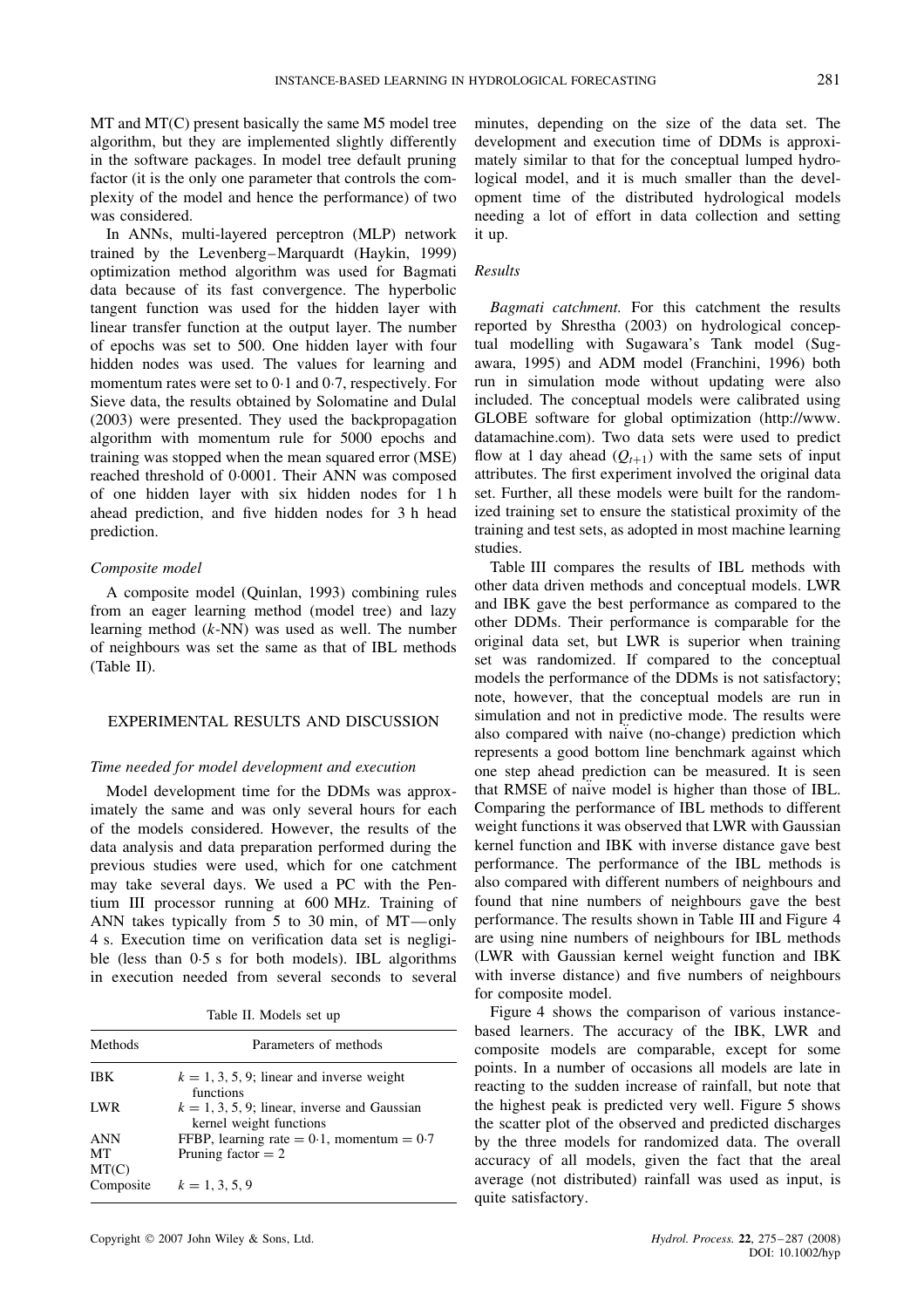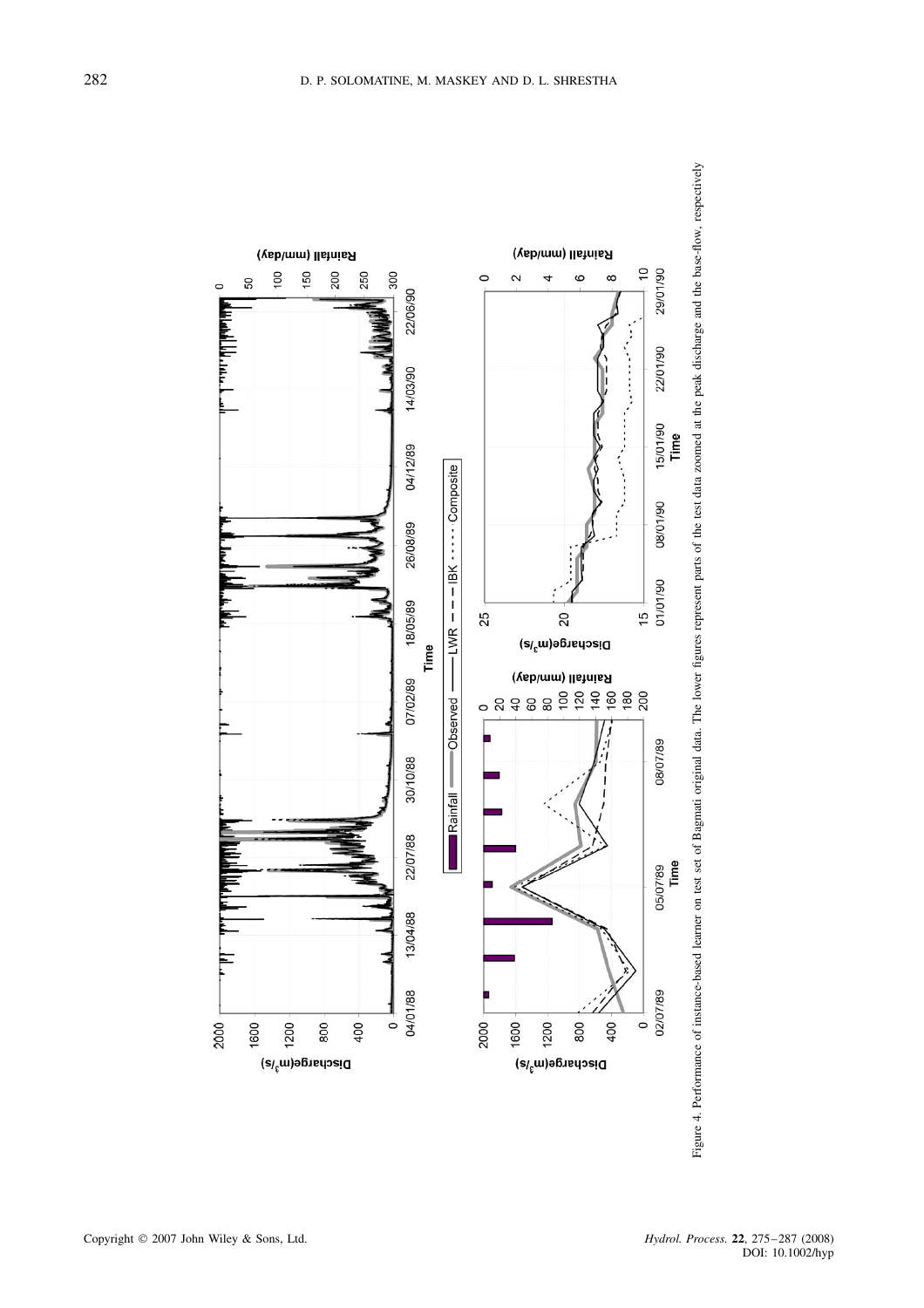Table III. Comparison of model performance in terms of RMSE for Bagmati data sets

| Methods    | Original |         | Randomized |         |  |
|------------|----------|---------|------------|---------|--|
|            | Training | Testing | Training   | Testing |  |
| Tank model | 149.2    | 105.9   |            |         |  |
| ADM model  | 101.7    | 93.0    |            |         |  |
| <b>ANN</b> | 93.4     | 111.4   | 101.9      | $110-6$ |  |
| MT         | 109.3    | 112.6   | 106.5      | 113.8   |  |
| <b>LWR</b> | 87.4     | 108.3   | 87.7       | 102.3   |  |
| <b>IBK</b> | 36.9     | 107.1   | 37.3       | 121.9   |  |
| MT(C)      | 104.5    | 117.9   | 102.7      | 111.3   |  |
| Composite  | 89.6     | $110-8$ | 86.5       | 117.2   |  |
| naive      | 209.94   | 141.4   |            |         |  |

Note: Italic type indicates the minimum value of RMSE for each data set.



Figure 5. Scatter plot for performance of instance-based learner on test set of Bagmati randomized data

In order to give an idea of the structure of rules generated by MT(C) model (Cubist software) on the basis of the built M5 model tree, the three rules (out of nine) are presented later. The algorithm splits the data set into subsets (the number of examples is given in parentheses) and builds linear regression models for each of them. In fact, the splitting into such subsets often has a reasonable hydrological interpretation of representing various types of hydrological conditions—low flows, high past precipitation and low current flow, high flows, etc.

1. If  $Q_t \leq 222$  then

 $Q_{t+1} = 1.317 + 0.96Q_t + 3.1$   $RE_t(1512$  examples)

2. if  $RE_t \le 15.56$  and  $222 \le Q_t > 40.1$  then

$$
Q_{t+1} = 3.55 + Q_t + 2.9
$$
 *RE<sub>t</sub>*(553 examples)

3. if  $RE_t \le 34.19$  and  $297 \le Q_t > 222$  then

$$
Q_{t+1} = 71.687 + 0.68Q_t + 1.3 RE_t
$$
  
+ 0.03Q<sub>t-1</sub>(137 examples)

*Sieve catchment.* For Sieve catchment, two models were built: for 1 and 3 h ahead predictions of flow (respectively  $Q_{t+1}$  and  $Q_{t+3}$ ). Table IV compares the performance of various models using nine nearest neighbours with Gaussian kernel weight function for LWR, linear and inverse distance function for IBK. For  $O_{t+1}$ , MT(C) shows better performance than the other methods. For  $Q_{t+3}$ , ANN is the best (it is 9.53% more accurate than MT and  $11.02\%$  more accurate than LWR). Figure 6 compares the three IBL methods. In predicting  $Q_{t+1}$  all of them are reasonably accurate, the best method being the composite model with nine neighbours. The other two methods (LWR and IBK) have higher errors on the peaks. In predicting  $Q_{t+3}$  the results are, understandably, less accurate (Figure 7).

# *Uncertainty of forecasts*

No demonstrable systematic bias was associated with any of the presented methods. Statistical analysis of forecasts' uncertainty for the reported case studies was addressed in a separate study and is presented by Shrestha and Solomatine (2006).

## *Discussion*

The performed experiments showed that the results of IBL methods are comparable with those of other data driven methods. Concerning the particulars of the model structure, in LWR the Gaussian kernel function, and in IBK (k-NN method) the inverse weighted distance were the best choices.

Is it possible to make a universal judgement about the appropriateness of this or that IBL method for hydrological forecasting? The authors do not think so. Any machine learning (data-driven) method can excel on one data set and show a meagre performance on another, and there are no universally applicable rules for selection of the method that would be best in all cases. For the presented experiments it can be said that the IBL

Table IV. Comparison of model performance in terms of RMSE for Sieve data sets

| <b>Methods</b> | $Q_{t+1}$ |         | $Q_{t+3}$ |         |  |
|----------------|-----------|---------|-----------|---------|--|
|                | Training  | Testing | Training  | Testing |  |
| <b>ANN</b>     | 5.826     | 5.175   | 13.55     | 11.3    |  |
| MT             | 4.550     | 3.612   | 14.38     | 12.5    |  |
| <b>RT</b>      | 10.29     | 10.574  | 12.94     | $16-5$  |  |
| <b>LWR</b>     | 9.097     | $10-67$ | 12.56     | 12.7    |  |
| <b>IBK</b>     | 12.56     | 12.70   | 17.57     | 13.7    |  |
| MT(C)          | 4.525     | 3.215   | 13.42     | 13.9    |  |
| Composite      | 4.674     | 3.350   | 13.30     | 14.6    |  |
| naive          | 10.545    | 6.661   |           |         |  |

Note: Italic type indicates the minimum value of RMSE for each data set.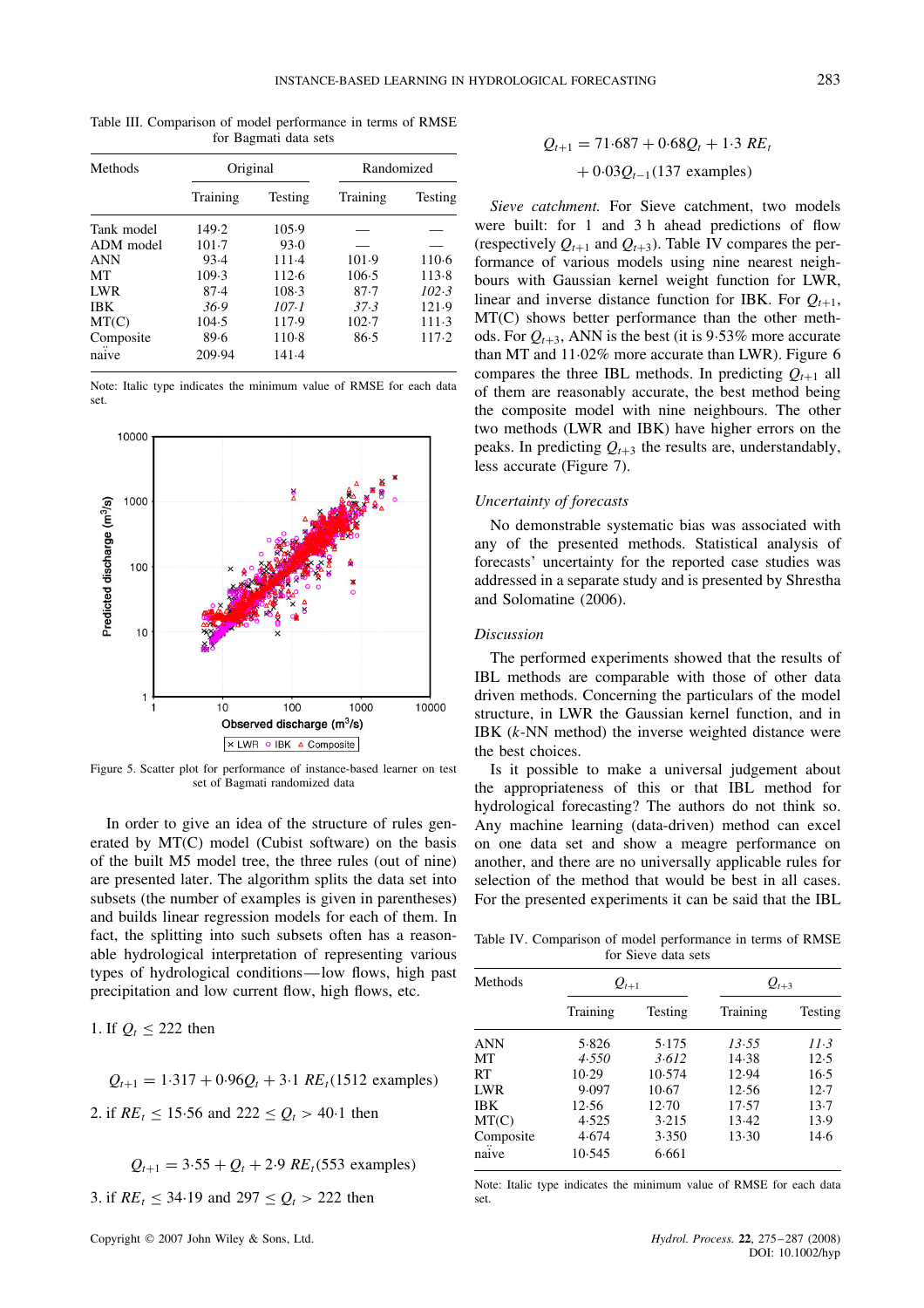

Figure 6. Performance of instance-based learners on test set of Sieve data for 1 h ahead prediction  $(Q_{t+1})$ . The lower figures represent parts of the test data zoomed at the peak discharge. The hourly data corresponds to the period from 07 : 00 1 December 1959 to 18 : 00 13 December 1959



Figure 7. Performance of instance-based learners on test set of Sieve data for 3 h ahead prediction  $(Q_{t+3})$ . The lower figures represent parts of the test data zoomed at the peak discharge. The hourly data corresponds to the period from 07 : 00 1 December 1959 to 18 : 00 13 December 1959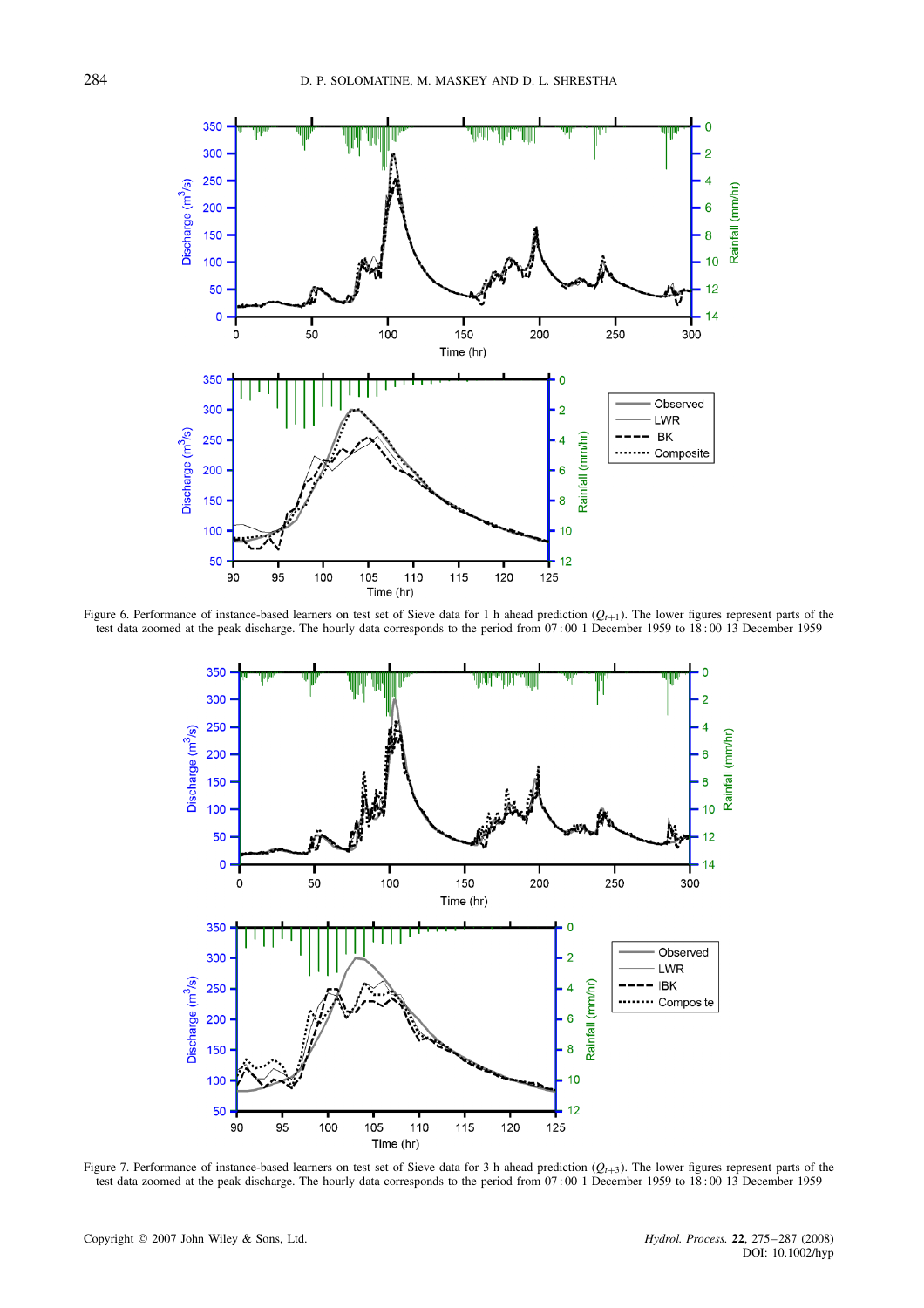methods and the M5 model trees perform the "local" modelling, i.e. they use models based on subsets of the whole data set. In the presented hydrological problems these methods have superior performance if compared with the "global" methods where models are trained on the whole data set (ANNs). In hydrological context this may mean that the modelled processes consist, in fact, of a number of different processes (e.g. resulting in low, medium and high flows) each of which should, in principle, be modelled separately.

The essence of using IBL methods for hydrological forecasting is in following a simple idea: use the flow value (or a function of several values) that resulted from the similar hydrological situations in the past. In this respect it is of utmost importance to choose the relevant input variables which are properly lagged—this is where the knowledge of hydrology of the catchment comes into play and directly used in a DDM. Ideally, a field investigation is needed to determine all hydrologic properties of the catchment and use them in setting up the model; however in this study this was not fully possible. Work had to be carried out with the data available, and this was only a brief physical description of the area and the rainfall and runoff data. Based on the soil type data, land use and topography of the catchment; it is possible to make a judgement about the lag times, but such data was not available. That is why the statistical analysis of the interdependencies between rainfall and runoff was used to determine the lags.

It is also important to stress that one of the features of IBL is that it is possible for model users and decisionmakers to judge why and how a certain prediction is made. The reason is that it is easy to find the nearest neighbours of the new data vector. To illustrate this, an example from the Bagmati data set is selected together with the nearest neighbours and a prediction is made by LWR and IBK (Table V)). It can be easily seen that the prediction for day 4 July 1989 in high flow season is based on the hydrological situation on days 14 September 1994, 14 July 1991 and 14 August 1993 when the precipitation and flow records were similar (e.g. high

rainfall and high flows) to those observed on 4 July 1989 (see Figure 8). Similarly for the medium flow on 15 July 1989, prediction is based on the records on 6 August 1990, 23 June 1992 and 28 July 1990 and so on for low flow on 16 August 1989. IBL approach makes the prediction transparent and explainable.

## **CONCLUSIONS**

The performed experiments with the selected case studies showed that the IBL methods are comparable with the other data driven methods: In the Bagmati case study the accuracy of IBL methods are higher than that of the other methods. In the Sieve case study M5 model trees (piecewise linear models) were better in predicting  $Q_{t+1}$ . The performances of the DDMs has same order of magnitude as the performance of lumped conceptual hydrological model (tested only for Bagmati catchment).

Overall, the IBL methods appear to be accurate numerical predictors and can be successfully used in forecasting. Among the IBL methods, LWR is the most accurate one, but the k-NN method deserves a credit as well. In many cases it was found to be the second best, and only marginally worse in accuracy than LWR. Its attractive feature is that it permits to identify the instances (hydrological events) in the past on the basis of which a very simple (averaging) predictive model is built.

Dependency of the model accuracy on the choice of various kernels for LWR and distance functions was investigated. It was also noted that the use of the inverse weighted kernel functions lead to the higher computational time than in the case of using linear and Gaussian kernels (linear weighting kernel function is the fastest but inaccurate).

In the context of hydrological modelling, IBL and modular models like M5 model trees can be seen as a combination of "local" models, each responsible for forecasting in a particular region of the input space—corresponding to a particular hydrological condition. IBL, using the discharges resulting from the similar past hydrological situations to compute the forecast,

| Point             | Date       | <b>Attributes</b> |            |              |        |           | Prediction |            |            |
|-------------------|------------|-------------------|------------|--------------|--------|-----------|------------|------------|------------|
|                   |            | $RE_t$            | $RE_{t-1}$ | $RE_{t-2}$   | $Q_t$  | $Q_{t-1}$ | $Q_{t+1}$  | <b>LWR</b> | <b>IBK</b> |
| Query point 1     | 04/07/1989 | 80.5              | 33.6       | $1-2$        | 576    | 434       | 1660       | 1496.6     | 1655.7     |
|                   | 14/09/1994 | 88.1              | $30-0$     | 7.1          | 525    | 390       | 1471       |            |            |
| Neighbours        | 14/07/1991 | 86.3              | 19.1       | $\mathbf{0}$ | 583    | 339       | 1370       |            |            |
|                   | 14/08/1993 | 93.2              | 21.9       | 1.3          | 673    | 439       | 2260       |            |            |
| Query point 2     | 15/07/1989 | 33.5              | 39.1       | $\theta$     | 974    | 832       | 548        | 848.3      | 566        |
|                   | 06/08/1990 | 24.0              | 31.4       | $14-1$       | 835    | 736       | 501        |            |            |
| <b>Neighbours</b> | 23/06/1992 | 29.2              | 36.6       | 5.3          | 717    | 586       | 705        |            |            |
|                   | 28/07/1990 | 28.5              | 35.0       | 1.7          | 752    | 536       | 502        |            |            |
| Query point 3     | 16/05/1989 | $\theta$<br>1·6   |            | 2.7          | $17-7$ | 19.9      | $16-4$     | 17.73      | 13.4       |
|                   | 07/02/1995 | $\Omega$          | 0.7        | 2.9          | 12.7   | 12.8      | 12.2       |            |            |
| Neighbours        | 18/05/1992 | $\theta$          | 0.8        | 2.8          | $20-7$ | 30        | 14.3       |            |            |
|                   | 29/03/1994 | $\theta$          | 0          | 2.5          | 14.2   | $21-7$    | 13.8       |            |            |

Table V. Example of nearest neighbours of the three query points for Bagmati data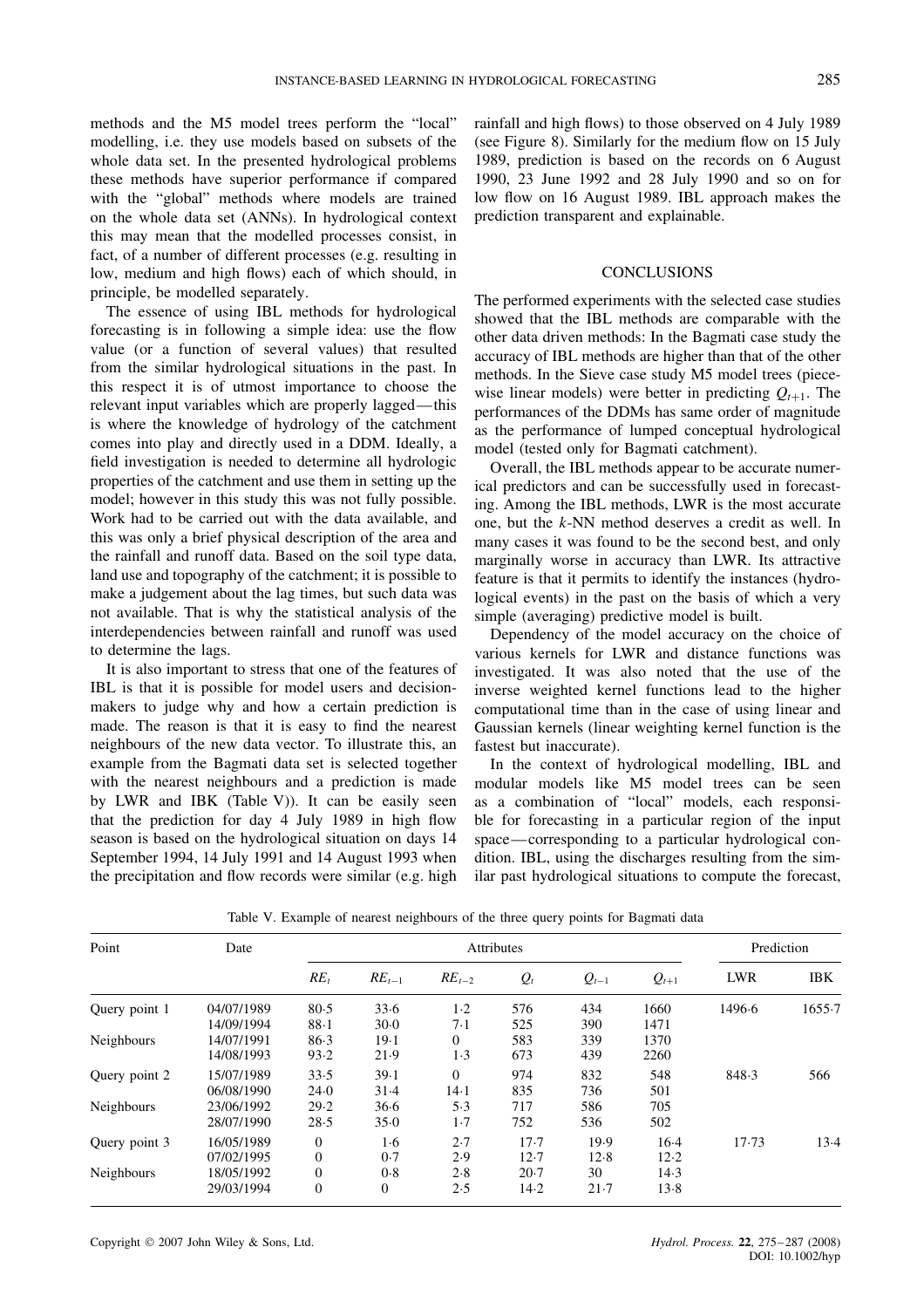

Figure 8. Example of three nearest neighbours in the Bagmati data. (a) Three query points in the test data; (b) three nearest neighbours of the query points in the training data. Square blocks in (b) are the three nearest neighbours of the query point represented by the square block in (a). Similarly triangles are the nearest neighbours of the query point shown by the triangle shape in (a) and so on. The thick grey line represents the observed discharge and the black line on the right and on the inverted axis show the rainfall

is dependent on the appropriate choice of the lagged hydrological variables characterizing such conditions. The hydrological characteristics of the catchment are embodied in the set of input variables and in this sense the DDMs cannot be considered "black-box" models.

IBL methods, together with the M5 model trees (Solomatine and Dulal, 2003; Solomatine and Siek, 2006) can be seen as important alternatives to statistical models, non-linear methods like ANNs, and may play important role in hydrological forecasting, complementing thus the physically-based distributed models. They also have an advantage of being more transparent than ANNs and hence may be easier accepted by decision-makers.

The further directions of research are seen in (1) extending the models types that are combined into a modular model, and (2) considering the interpretable hydrological events together with the simulation model runs as inputs to IBL.

#### **REFERENCES**

- Abrahart RJ, See L. 2000. Comparing neural network and autoregressive moving average techniques for the provision of continous river flow forecasts in two contrasting catchments. *Hydrological Processes* **14**: 2157–2172.
- Aha D, Kibler D, Albert M. 1991. Instance-based learning algorithms. *Machine Learning* **6**: 37–66.
- Allen RG, Pereira SL, Raes D, Smith M. 1998. *Crop Evapotranspiration: Guidelines for Computing Crop Water Requirements*. FAO: Rome.
- Atkeson CG, Moorey AW, Schaal S. 1996. Locally weighted learning. *Artificial Intelligence Review* **11**: 11–73.
- Becker A, Kundzewicz ZW. 1987. Nonlinear flood routing with multilinear models. *Water Resources Research* **23**: 1043–1048.
- Bray M, Han D. 2004. Identification of support vector machines for runoff modelling. *Journal of Hydroinformatics* **6**: 265–280.
- Cigizoglu HK. 2003. Estimation, forecasting and extrapolation of river flows by artificial neural networks. *Hydrological Sciences Journal* **48**(3): 349–361.
- Cleveland WS, Loader C. 1994. *Smoothing by Local Regression:* Principles and Methods, Technical Report 95<sup>3</sup>. AT and T Bell Laboratories, Statistics Department: Murray Hill, NJ.
- Cover TM, Hart PE. 1967. Nearest neighbour pattern classification. *IEEE Transactions on Information Theory* **13**: 21–27.
- Dawson CW, Wilby RL. 2001. Hydrological modeling using artificial neural networks. *Progress in Physical Geography* **25**(1): 80–108.
- Dibike Y, Solomatine DP. 1999. *River Flow Forecasting using Artificial Neural Networks*. Geophysical Research Abstracts, EGS XXIV General Assembly: The Hague.
- Dibike Y, Solomatine DP. 2001. River flow forecasting using artificial neural networks. *Journal of Physics and Chemistry of the Earth, Part B: Hydrology, Oceans and Atmosphere* **26**(1): 1–8.
- Fedorov VV, Hackl P, Muller WG. 1993. Moving local regression: the weight function. *Nonparametric Statistics* **2**(4): 355–368.
- Franchini M. 1996. Use of genetic algorithm combined with a local search method for the automatic calibration of conceptual rainfall–runoff models. *Hydrological Science Journal* **41**(1): 21–39.
- Galeati G. 1990. A comparison of parametric and non-parametric methods for runoff forecasting. *Hydrological Sciences Journal* **35**(1): 79–94.
- Gasser T, Muller HG. 1979. Kernel estimation of regression functions. In Smoothing Techniques for Curve Estimation, *Lecture Notes in Mathematics*, Gasser T, Rosenblatt M, (eds) Springer-Verlag: Heidelberg; 23–67.
- Govindaraju RS, Rao AR. 2000. *Artificial Neural Networks in Hydrology.* Kluwer Academic Publishers: Norwell, MA; 329.
- Haykin S. 1999. *Neural Networks: A Comprehensive Foundation.* Prentice Hall: Englewood Cliffs, NJ.
- Hsu K, Gupta HV, Sorooshian S. 1995. Artificial neural network modelling of the rainfall–runoff process. *Water Resources Research* **31**(10): 2517–2530.
- Karlsson M, Yakowitz S. 1987. Nearest neighbour methods for nonparametric rainfall–runoff forecasting. *Water Resources Research* **23**(7): 1300–1308.
- Kuncheva LI. 2004. *Combining Pattern Classifiers: Methods and Algorithms.* John Wiley and Sons: Chichester.
- Maier HR, Dandy GC. 2000. Neural network for the prediction and forecasting of water resources variables: a review of modeling issues and application. *Environmental Modeling & Software* **15**: 101–124.